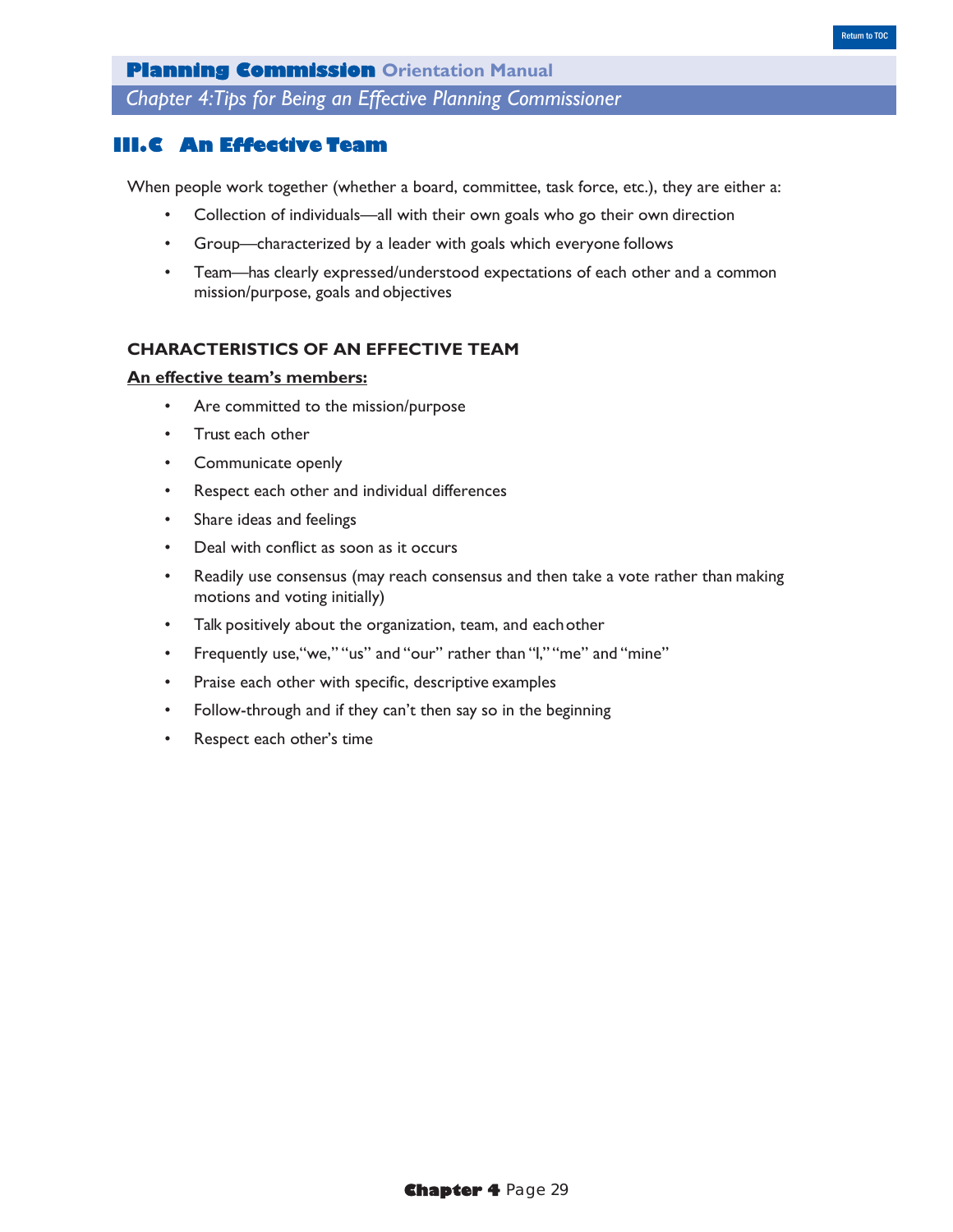*Chapter 4:Tips for Being an Effective Planning Commissioner*

# **IV. D The Communicated Message**



*Source: Dr. Albert Mehrabian, UCLA*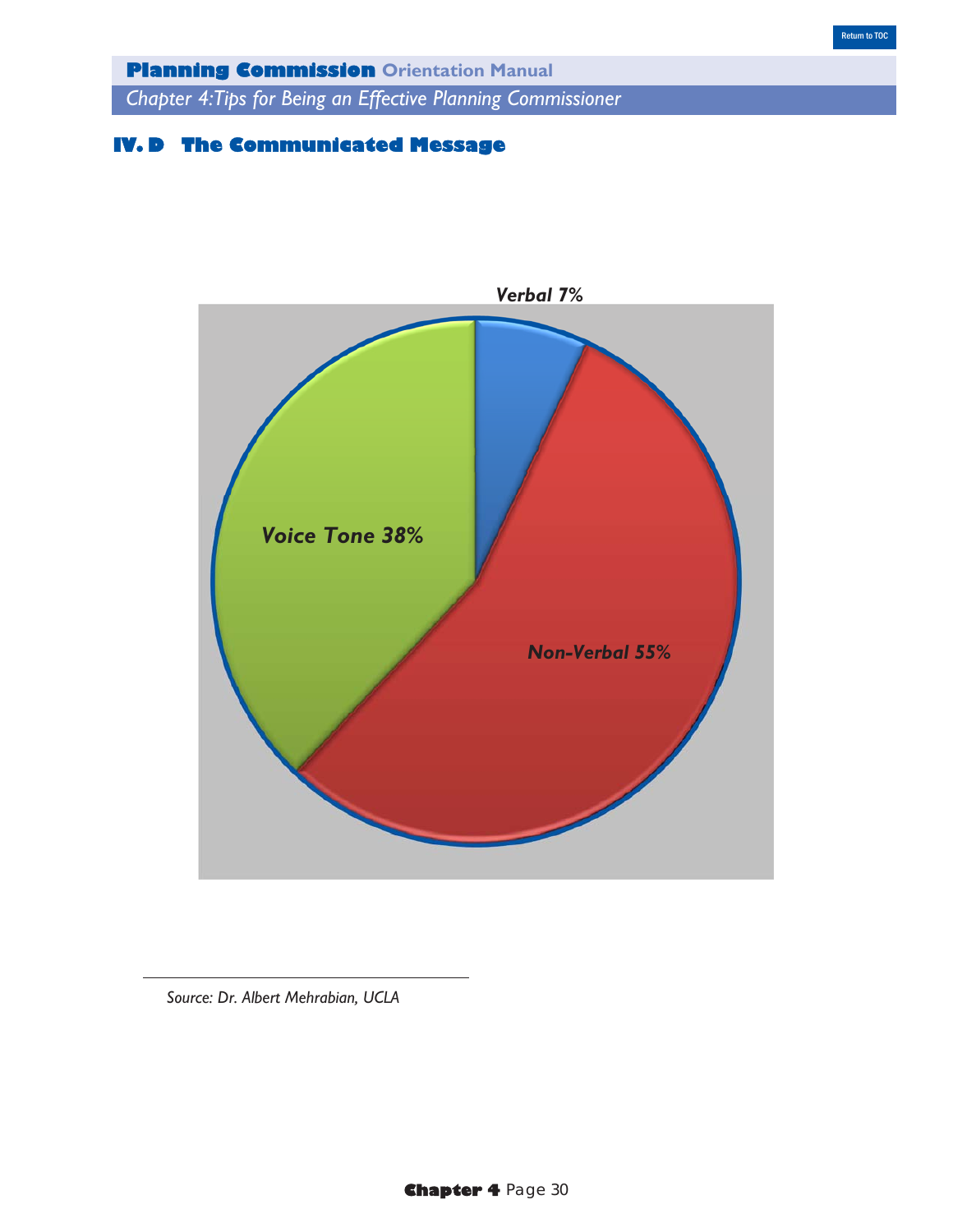*Chapter 4:Tips for Being an Effective Planning Commissioner*

# **IV. E Planning Commission/Elected Officials/Staff Relations**

- Communicate, communicate, communicate
	- $\checkmark$  Begin with the basics
	- $\checkmark$  Assume nothing, be explicit
	- $\checkmark$  Persevere
- **Example 1** Establish and remember a shared mission
	- $\checkmark$  Define your mission with staff and elected officials
	- $\checkmark$  Regularly review both upcoming and past work program elements
	- $\checkmark$  Jointly evaluate your success in achieving your mission
- Insist on structure and direction in the planning process
	- $\checkmark$  Know what kind of decision is being requested
	- $\checkmark$  Know the ultimate product of the planning process
	- $\checkmark$  Look for milestones or other measures of progress
- Provide structure and direction in your recommendations
	- $\checkmark$  Before deliberating, clearly define the questions that the Commission will address
	- $\checkmark$  Be brief and clear in your direction to staff
	- $\checkmark$  Ask for a re-statement of direction from staff
- Focus on policy issues
	- $\checkmark$  Keep fundamental question of public benefit and private cost in mind
	- $\checkmark$  Stay above the mechanical details
	- $\checkmark$  Remember that planning staff are technical experts and you are the policy expert
- Accept conflict in a matter-of-fact manner
	- $\checkmark$  When appropriate, try to resolve issues outside of the traditional public hearing format
	- $\checkmark$  Disagree without being disagreeable
	- $\checkmark$  Be honest when agreement cannot be reached
- Stay engaged
	- $\checkmark$  Look for educational and development opportunities
	- $\checkmark$  Stay interested in and excited about your role
	- $\checkmark$  Be prepared for meetings
- **Nurture your relationships with staff,** elected officials and the public
	- $\checkmark$  Provide meaningful feedback
	- $\checkmark$  Choose your battles
	- $\checkmark$  Remember the long term relationship
- Aim for a realistic "batting average"
	- $\checkmark$  Don't expect success all of the time
	- $\checkmark$  Celebrate the achievements
	- $\checkmark$  Remember Ty Cobb.

*Source: Deborah Munkberg, AICP*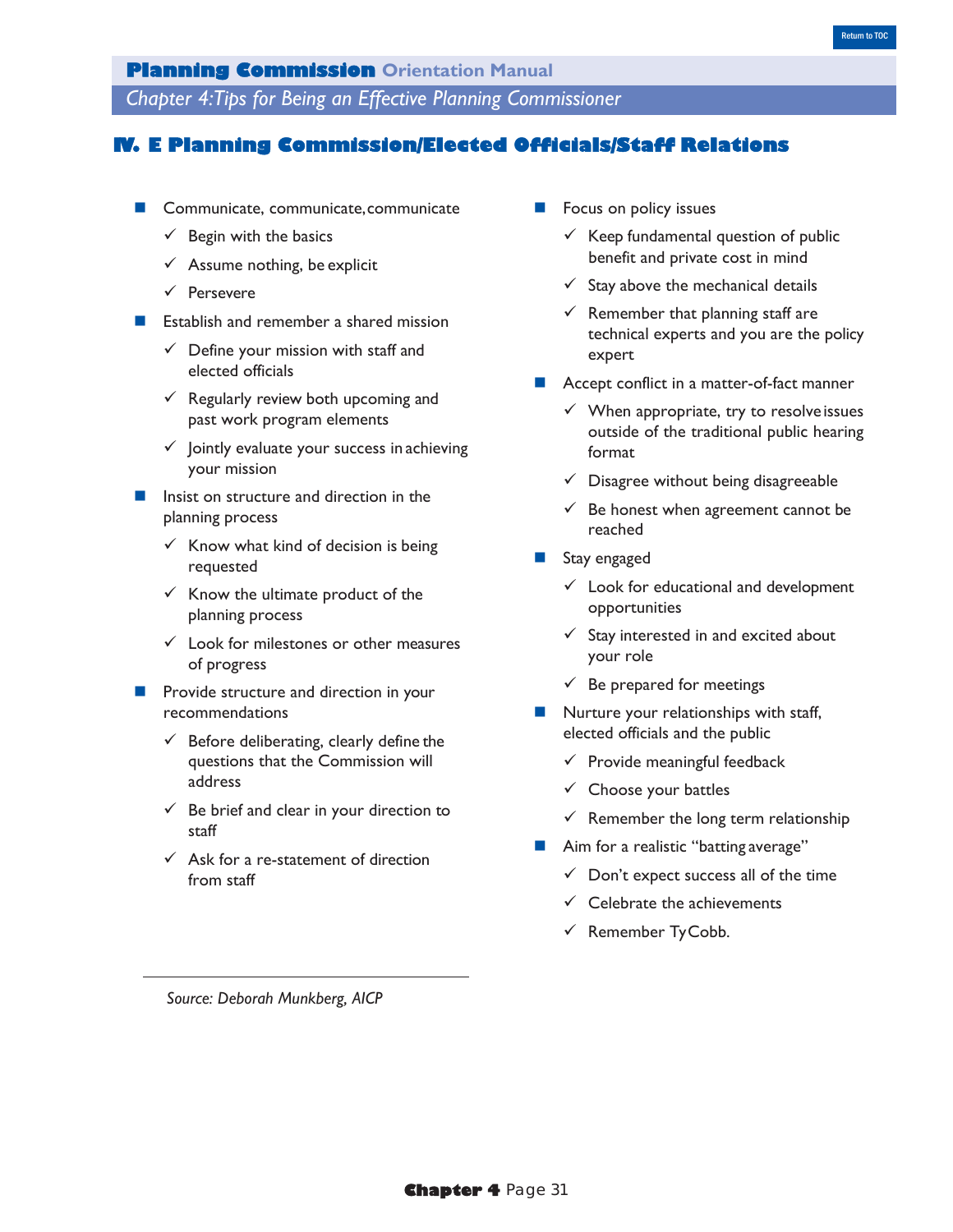*Chapter 4:Tips for Being an Effective Planning Commissioner*

# **Effective Commissioners' Do's and Don'ts**

## **EFFECTIVE COMMISSIONERS**

## **DO**

- 1. Talk with staff about major issues and questions prior to public meetings
- 2. Support staff even though you may not agree with their viewpoint or information
- 3. Have an open mind to other commissioner's thoughts even if you rarely agree with them
- 4. Take a broad based view of community interests
- 5. Spend time on policy issues
- 6. Clarify the decision to be made, if necessary
- 7. Reflect on previous actions in order to maintain consistency
- 8. Have an awareness of staff's strengths, and weaknesses and biases
- 9. Separate fact from opinion
- 10. Define the role of the Chairperson
- 11. Put your issues on the table
- 12. Read agenda staff reports before the meeting

#### **DON'T**

- 1. Surprise staff with questions or issues which require preparation
- 2. Question staff's expertise or issues which require preparation
- 3. Block out statements by a commissioner with views contrary to yours
- 4. Represent a constituency
- 5. Tackle the technical and administrative issues
- 6. Not know or ask what has to be decided
- 7. Act on matters without considering precedents
- 8. Take staff's view as gospel
- 9. Confuse fact with opinion
- 10. Refuse to discuss or let discussion evolve haphazardly
- 11. Work from a hidden agenda
- 12. "Wing it" at the meeting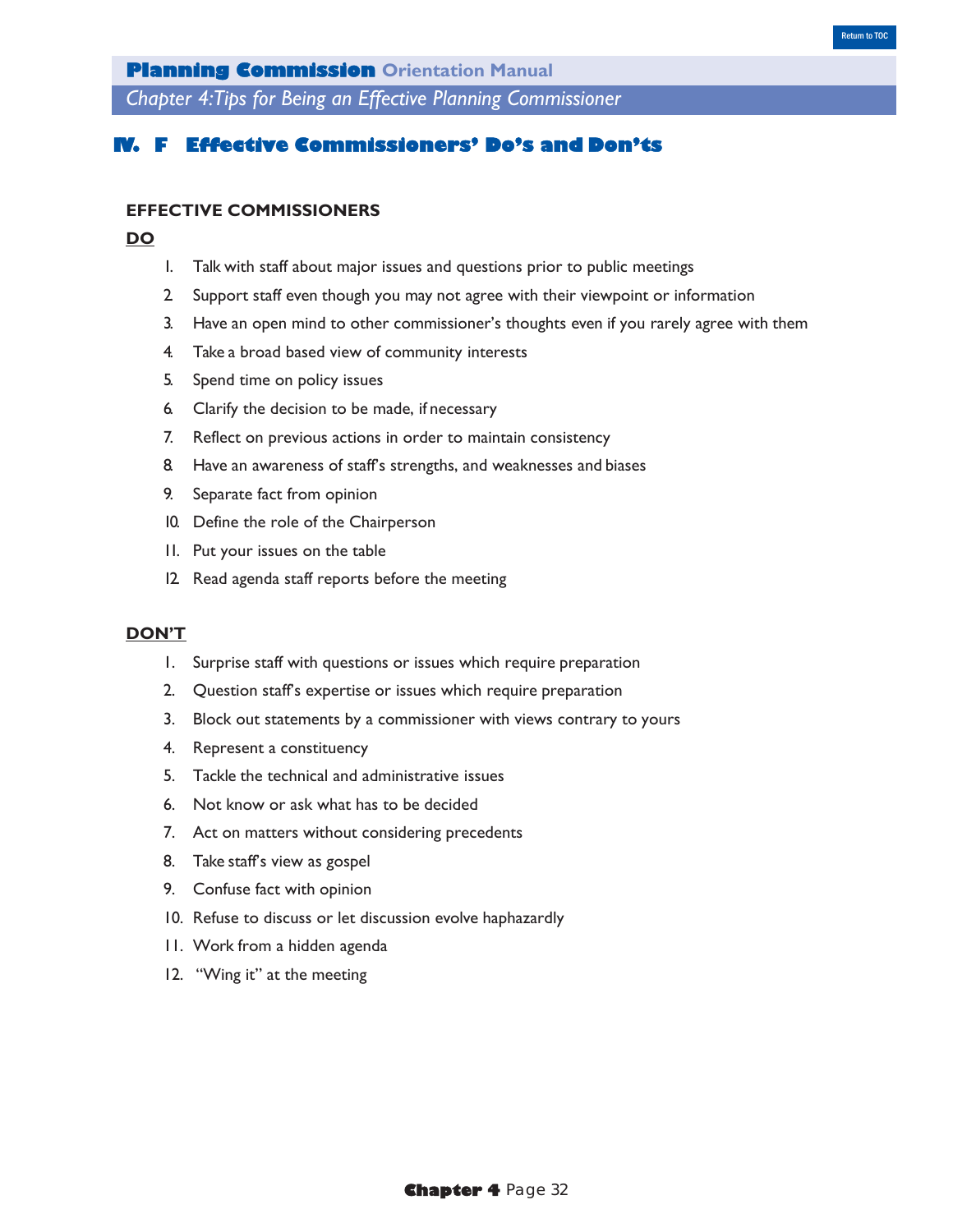*Chapter 4:Tips for Being an Effective Planning Commissioner*

# **IV. G The Riggins Rules**

### *By Fred Riggins*

# **SUGGESTED DO'S AND DON'TS FOR THE CONDUCT OF PUBLIC HEARINGS AND THE DEPORTMENT OF MEMBERS OF BOARDS, COMMISSIONS,AND OTHER BODIES.**

*Editor's Note:The "Riggins Rules" were brought to my attention by Bev Moody. Bev spent 26 years with the City of Phoenix Planning Department before moving to his current position with the Arizona Department of Commerce. During that time he knew the late Fred Riggins, a former Chairman of the Phoenix Planning Commission and author of these "Suggested Do's and Don'ts" (since re-titled the "Riggins Rules" in his honor).*

*Bev Moody notes that the Riggins Rules have been left just as Fred Riggins wrote them in 1967 "because in their bluff, crusty, no-nonsense style, the man himself shines through." As Bev further explains,"you may notice that Mr. Riggins did not follow the principles of non-sexist language that prevail today, please be forgiving as he was raised in and wrote these in less sensitive times—and it doesn't detract from the good advice he offers."*

- **1. Don't accept an appointment or nomination to a Board, Commission, or Council unless you expect to attend 99.9999 percent** of the regular and special meetings, including inspections trips, briefings and public functions where your presence is expected. If your participation falls below 85 percent during any six months' period, you should tender your registration. You aren't doing your job. You aren't keeping well enough informed to make intelligent decisions and you are making other people do your work for you and assume you're not inconsiderable responsibility. Your effectiveness and the regard given to your opinions by other members will be in direct ratio to your attendance.
- **2. Do create a good impression of city government.** Remember that this is the first important contact that many of the people in the audience have had with the administration of their city and for some this is the most important matter in which they have ever been involved. Many will never be back again and many will never have such contact and experience. Your performance will create in their minds the picture which they will always carry with them of "the way the city is run." Make it as pleasant and comforting a picture as possible.
- **3. Do be on time.** If the hearing is scheduled at 7:30, the gavel should descend at the exact hour and the hearing begin if there is a quorum. If you have to wait ten minutes for a quorum and there are 100 people in the room, the straggler has wasted two full working days of someone's time besides creating a very bad beginning for what is a very important occasion for most of those present.
- **4. Don't dress like a bum.** Shave, wear a tie, and remember that a coat is never out of place. The people in the audience think you are a very important person. Don't disappoint them by your appearance, conduct, and attitude.
- **5. Don't mingle** with friends, acquaintances, unknown applicants, or objectors in the audience before the meeting or during a recess period, if it can be politely avoided. You will invariably create the impression with the uninformed that there is something crooked going on, especially when you vote favorably on the case of the applicant you were seen conversing with. When the other fellow's case comes up and you deny it, he says,"Well its easy enough to see that you've gotta know the right people if you ever expect to get anywhere around here." Save your socializing and fraternizing for some other time and place.
- **6. Don't discuss a case privately** and as a single member of a body with an applicant or objector prior to the filing and prior to the hearing if it can be politely avoided. In the event that it is not, be very non-committal, don't be too free with advice, and by all means explain that you are only one member of the body, that you have not had an opportunity to study the matter thoroughly, that you have not seen the staff recommendation, and that you have no way of knowing what opposition there may develop or what will occur at the public hearing.
- **7. Be certain that the person concerned understands that you cannot commit yourself in any manner**, except to assure him that he may expect a fair and impartial hearing. Even if the case looks pretty good to you, it is wise to be pessimistic about his chances of securing approval.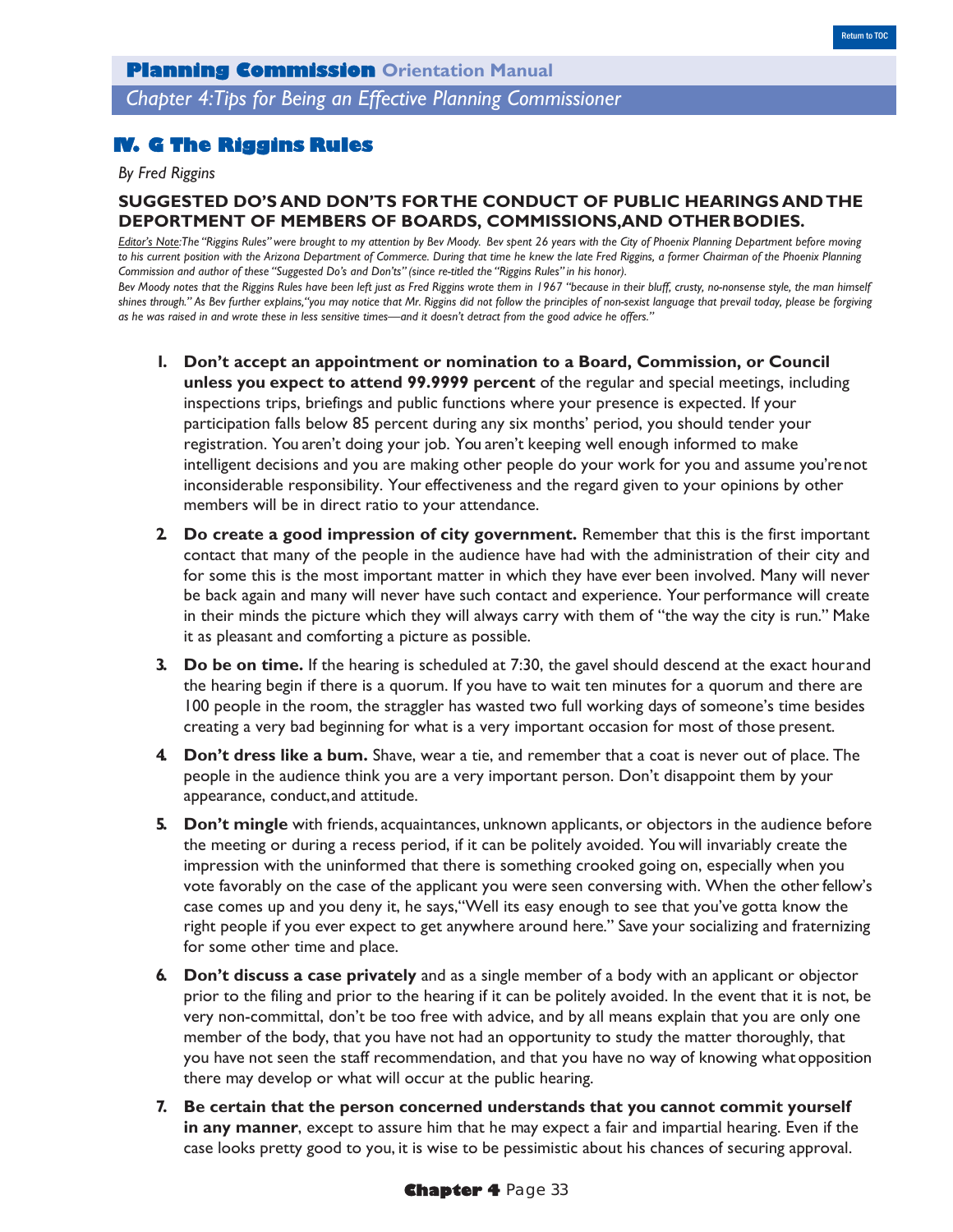*Chapter 4:Tips for Being an Effective Planning Commissioner*

# **IV. G The Riggins Rules**

If you give him any encouragement and any advice and he is then denied, he will hate you until your dying day and tell everyone in town that he did just exactly what you told him to do and then, like a dirty dog, you voted against him.

- **8. Do your homework.** Spend any amount of time necessary to become thoroughly familiar with each matter which is to come before you. It is grossly unfair to the applicant and to the City for you to act on a matter with which you have no previous knowledge or with which you are only vaguely familiar.And you will make some horrible and disturbing decisions.
- **9. Don't indicate by word or action how you intend to** vote during the portion of the hearing devoted to presentations by the applicant, presentations by any persons appearing in objections, and comments by members of the staff. During this period your body is the judge and the jury and it is no more appropriate for you to express an opinion as to the proper decision, prior to hearing all of the testimony, than it would be for a judge or jury member to announce his firm conviction in the middle of a court trial regarding the guilt or innocence of the defendant. This is not clearly understood by a majority of persons sitting on hearing bodies.
- **10.** It is not too difficult to phrase one's questions or comments in a manner that implies that you are seeking information rather than stating an irrefutable fact and that your mind is closed to further argument. One does not say,"I happen to know that the applicant has no intention of placing an apartment building on this site. In fact, it has been sold subject to zoning and the purchaser intends to put a mobile home park there if he can get a special permit." Rather than this, one could say,"We have been furnished with some information which indicates that perhaps your plans are not too firm regarding the development you propose. In fact, there are some who are concerned about a rumor that the property is being sold and that the new owner planned to put a mobile home park at this location, if he can secure the necessary permit.Would you care to comment on this concern of the neighborhood and tell us if there is any truth in this rumor?" The same result is accomplished, the information is brought out and made part of the record and you don't look as if you are leading the attack to secure defeat of the applicant's request.
- **11. Don't fail to disqualify yourself** if either directly or indirectly you have any financial interest in the outcome of the hearing, and let your conscience be your guide where it could be said that moral, ethical, political, or other considerations, such as personal animosity, would not permit you to make a fair and impartial decision. In disqualifying yourself, do not state your reasons inasmuch as the mere stating of your reasons can be constructed as exerting undue influence on your fellow members.To avoid all accusations of undue influence, it is generally wise to leave the room and ask that the record show that you did not indicate by word or action whether you were in favor of, or opposed to, the matter under discussion.
- **12. Do rotate the seating in some regular manner each successive meeting to prevent a** "strong" member from gradually dominating a "weak" and indecisive member always seated next to him. This will also prevent the forming of little cliques or a not infrequent grouping of members to the left of the Chair who always oppose those to the right of the Chair, regardless of the merits of the case, to the great detriment of the applicant, the City and other interested parties.
- **13. Do be polite and impartial,** as helpful as possible to the nervous, the frightened and the uneducated, and patient with the confused.
- **14. Do be attentive.** Those appearing before you have probably spent hours and hours preparing and rehearsing their arguments. The least you can do is listen and make them think that you are as interested as you should be. Refrain from talking to other members, passing notes, and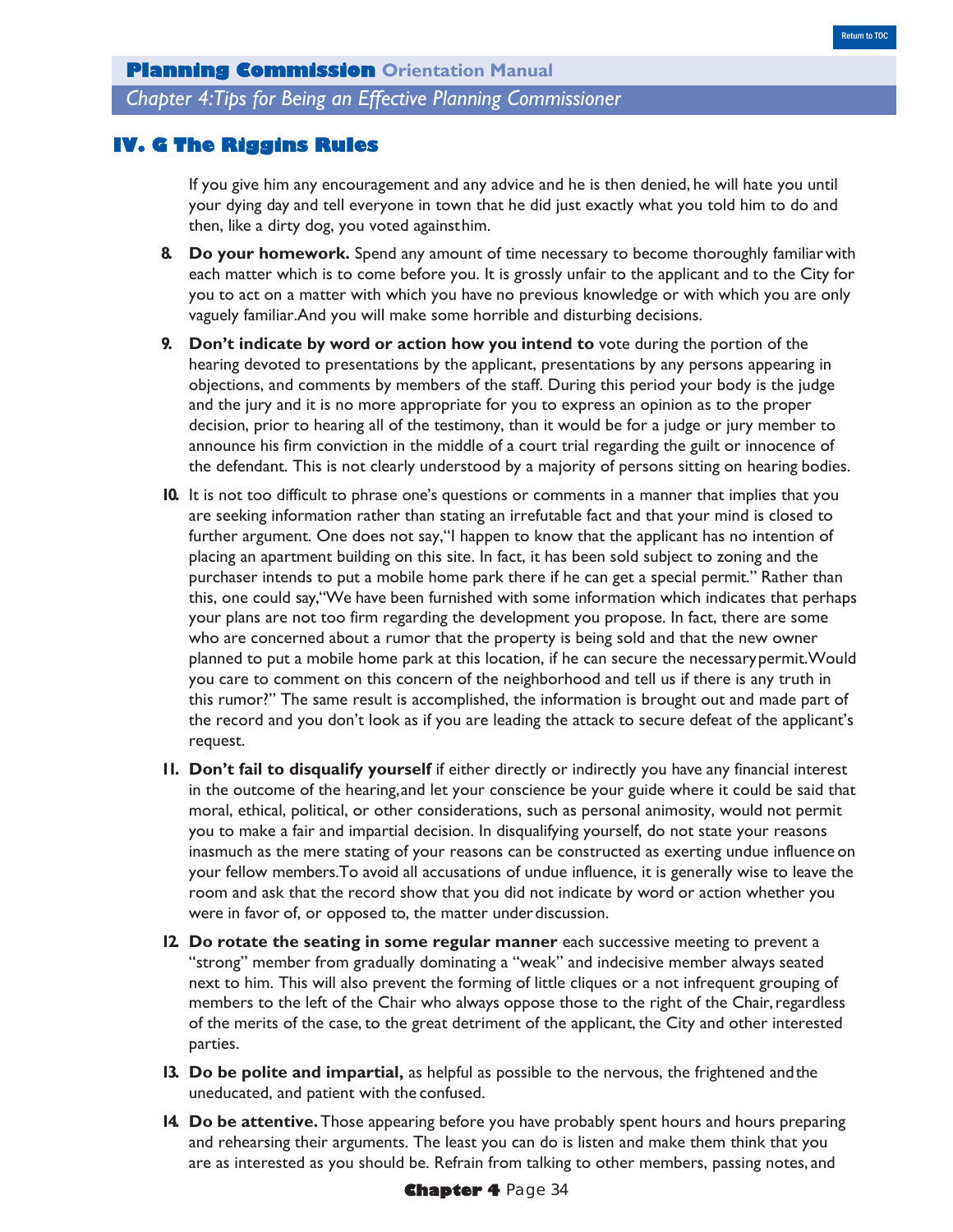*Chapter 4:Tips for Being an Effective Planning Commissioner*

# **IV. G The Riggins Rules**

studying unrelated papers.

- **15. Don't interrupt a presentation** until the question period, except for very short and necessary clarifying remarks or queries. Most applicants have arranged their remarks in a logical sequence and the thing about which you are so concerned will probably be covered if you can force yourself to be quiet for a few minutes.You can wreck his whole case by a long series of unnecessary questions at the wrong. He will be your enemy forever.
- **16. Don't permit more than one person** at the podium and microphone at any one time.
- **17. Don't permit a person to directly question or interrogate other persons in the audience.** All questions should be addressed to the Chair and to the hearing body. When this person has finished his discussion and stated the questions to which he would like to have answers, then the Chair will permit those who care to make an answer to come forward and do so, but only voluntarily. Do not permit anyone to demand answers to all and sundry questions, especially if it is obviously done for the purposes of harassment.
- **18. Don't use first names** in addressing anyone at all during the course of the hearing. This includes audience, applicants, members of your particular body, even if the person concerned is your brother or best friend. Nothing, repeat nothing creates a more unfavorable impression on the public than this practice. It is poor "hearing manners," destroys the formality of the occasion, and makes the uninformed certain that some sort of "buddy-buddy deal" is about to be consummated. If you just can't bring yourself to calling someone Mr. or Mrs., use the third form and call him "the applicant," or "the person who is objecting," or "the gentleman (or lady)," who is appearing here in connection with the case.
- **19. Do show great respect for the chair,** always addressing the Chairman as "Mr. Chairman," "The Chairman," or "Chairman Jones," and always wait to be recognized before continuing. This will set an example for applicants and others wishing to be heard and will contribute a great deal toward the orderliness of the proceedings.
- **20. Don't be critical** of attorneys who sometimes feel impelled to give unnecessarily lengthy presentations on behalf of their clients. Avoid the strong temptation to make matters as difficult as possible for them. They are just trying to make a living and must convince their clients that they are really earning the rather substantial fee which they feel their service merits.
- **21. Don't indulge in personalities** and don't permit anyone else to do so
- **22. Don't try to make the applicant or any other person appearing before you look like a fool** by the nature of your questions or remarks. This is often a temptation, especially when it is apparent that someone is being slightly devious and less than forthright in his testimony. But don't do it. If you must "expose" someone, do it as gently and kindly as possible.
- **23. Don't become involved in altercations.** Some persons seem to come to hearings with the express purpose of "telling them guys down there how the cow ate the cabbage." If you answer their irrelevant rantings, you are immediately involved in a fight. Don't answer or try to defend yourself. You are there to hear testimony and make decisions based thereon, not to head up a debating society. Remember, you are the judge and the jury. In most cases, it is sufficient to say,"thank you very much for coming here and giving us the benefit of your thinking. I am sure that the members of this body will give your remarks serious consideration when they are making their individual determinations on the merits of this case. Is there anyone who wishes to be heard?"
- **24. Do invite interested persons to come forward** where they can see when an applicant is discussing or talking from a diagram, site plan, or exhibit which is not visible to the audience.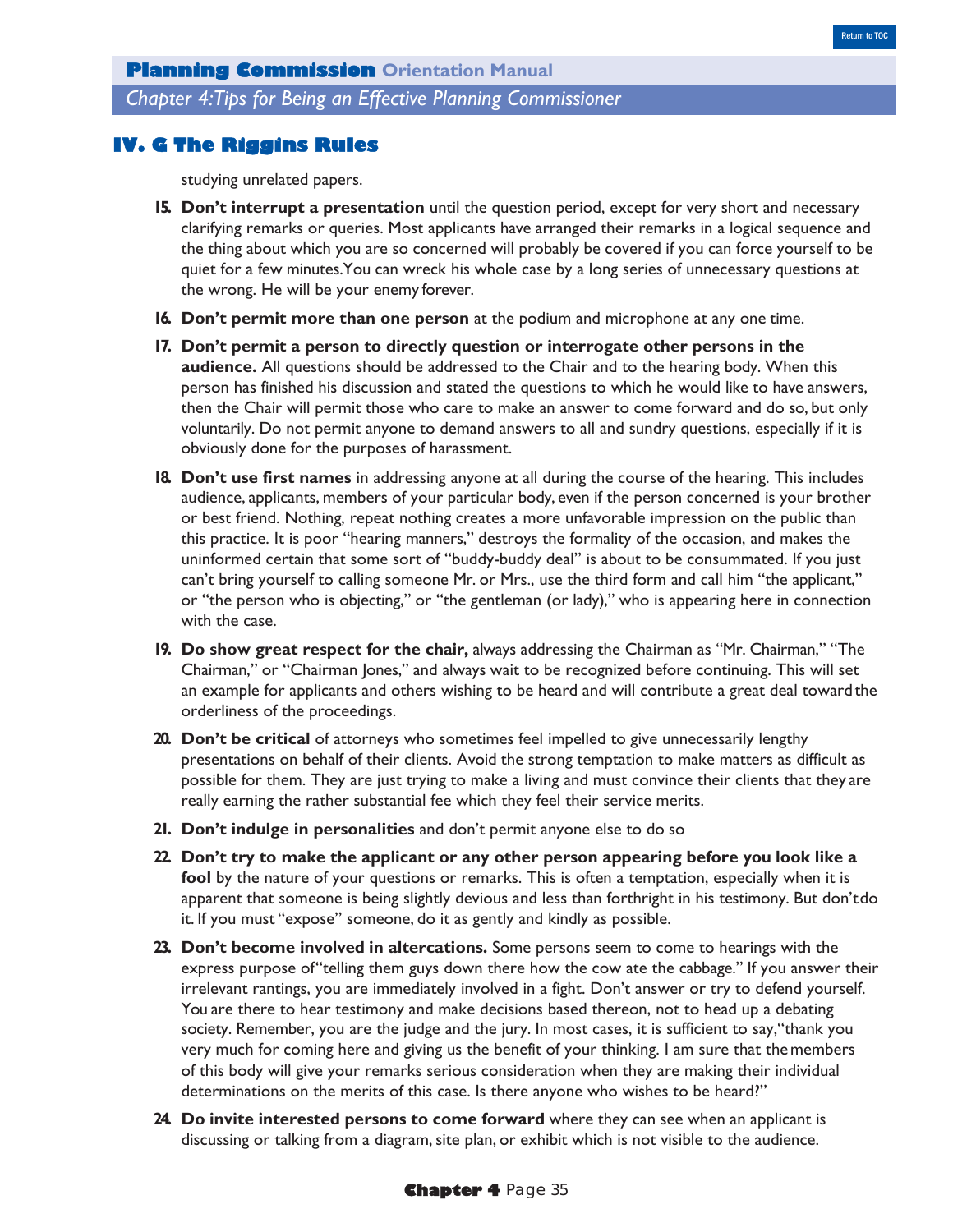*Chapter 4:Tips for Being an Effective Planning Commissioner*

# **IV. G The Riggins Rules**

- **25. Do not permit people to speak from the audience.** If it is important enough for them to speak at all, it is important enough for them to be recognized, come forward, give their name and address and say what they care to, if their remarks are pertinent.
- **26. Do not permit people to leave the podium and microphone** and approach closer to the hearing body except in unusual circumstances, usually to show a small exhibit or to explain some detail.This ordinarily breaks down into a small mumbling session at one end of the dais with one or two members of the hearing body; the others are uncertain about what's going on. The conversation usually does not get recorded, cannot be heard by the audience, and is almost impossible to control from the Chair.
- **27. Don't become involved in neighborhood quarrels** or wind up as the referee even if you are a veritable Solomon. No matter how fair or impartial you should be, both sides will be mad at you. Stick to the merits of the case and rule out-of-order testimony which is irrelevant, personal, hearsay, and not pertinent to the matter being heard.
- **28. Don't be vindictive** and "punish" the applicant for some real or imagined affront to you or your Body on some previous occasion, perhaps bearing no relation to the present hearing. It must be assumed that he is there legally, he has a right to be heard, and he has a right to a fair and impartial hearing on the merits of his present case without reference to something which he might or might not have done in the past or will perhaps do in the future.
- **29. Don't try to be a hero** to beautiful women, little old ladies, widowed mothers with tiny infants in their arms, and the financially and socially distressed. Be sympathetic, but objective, and don't get carried away with such a strong desire to help that you throw the rule book out the window. Ninety-nine times out of a hundred you will do them some questionable service at the expense of their neighbors or the City and your kind-hearted action will come back to haunt you much sooner than anyone could have imagined. Stick to the rules
- **30. Don't assume the role of a fairy godfather** to those who have become involved in bad business deals or other self-imposed difficulties.
- **31. Do not fail to give a reason** when making a motion for approval or denial of an applicant's request. If you fail to do this, the applicant, any objectors, a reviewing body of higher authority, or the courts may well assume that your decision was an arbitrary one not supported by the facts and should be reversed.Always mention the staff recommendation.
- **32. Do not take staff recommendations lightly.** These recommendations are made after much study by professional people with years of experience in their field and are based on pertinent laws, ordinances, regulations, policies, and practices developed by you and your predecessors. The recommendations of a good staff in possession of all the facts will almost always produce a technically correct recommendation.Your job is to temper this recommendation with information developed during the hearing which was not available to the staff. It is not unusual for a staff to voluntarily reverse or change the details of its recommendation during the course of a hearing. Always announce the staff recommendation prior to hearing any testimony and always make appropriate mention of it in the final decision.
- **33. Don't forget that the staff is there to help you** in any way possible. It is composed of very capable professional people with vast experience. Lean on them heavily.They can pull you out of many a bad spot if you give them a chance. Or they may just sit and let you stew, if you do not give them the respect which is their due. Remember that their usual practice is to remain silent unless they are specifically asked to comment. Most of them consider it presumptuous and unprofessional to inject any unsolicited comments into the hearings.Always ask them to comment prior to the final vote.